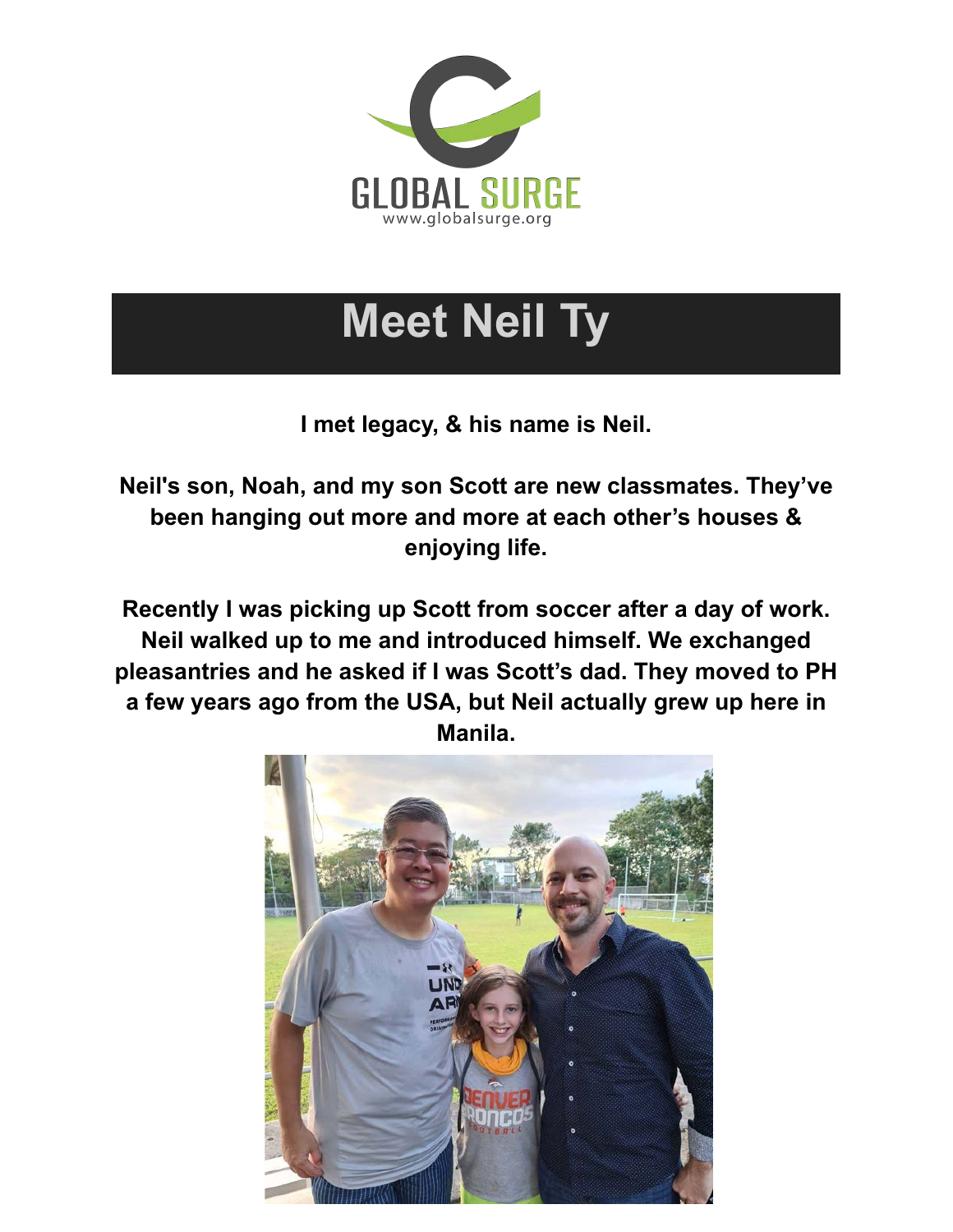**Then began an amazing story. He first asked if I was related to Mrs. Lyons, Donna Lyons. I proudly said "Yes, she's my grandmother." He then proceeded to tell me that in 4th grade when he was 10 years old, he was in a chapel service and his life was never the same.**

**As Neil told me, "It was Mrs. (Donna) Lyons who led a school chapel. I still remember." To put things in context, Neil's parents were Buddhist, Catholic, and a 3rd religion that I can't remember. Needless to say, not necessarily a unified home as it came to religion.**

**There was Neil at 10 years old, as my Grandmother doing as she did best, finding a way to share Jesus. Neil then accepted Christ as his Savior in a chapel service.**

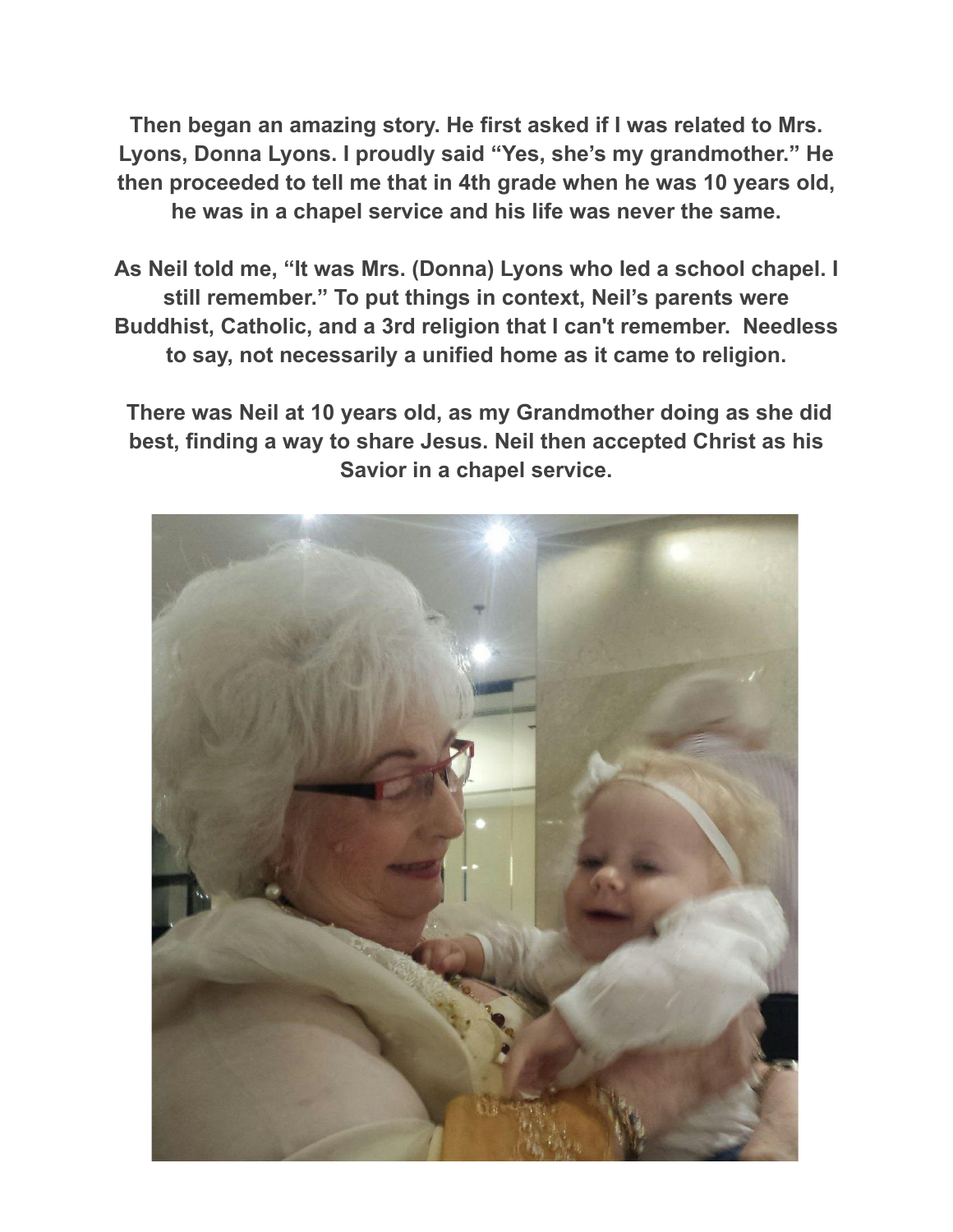**Fast forward 30+ years, Neil now, with his wife and kids are missionaries here in Manila. Translating Bible study materials into Filipino.**

**One chapel, over 40 years ago, changed the direction of Neil, his life direction. Now Neil & his wife are raising their kids in a Godly home. Serving God's Purpose. God wins.**



**Never, Ever, Doubt that God will, can, and is using you.**

**Who knows, maybe in 30 or 40 years, your grandson will meet your Spiritual Grandchildren, as I did when I met Neil.**